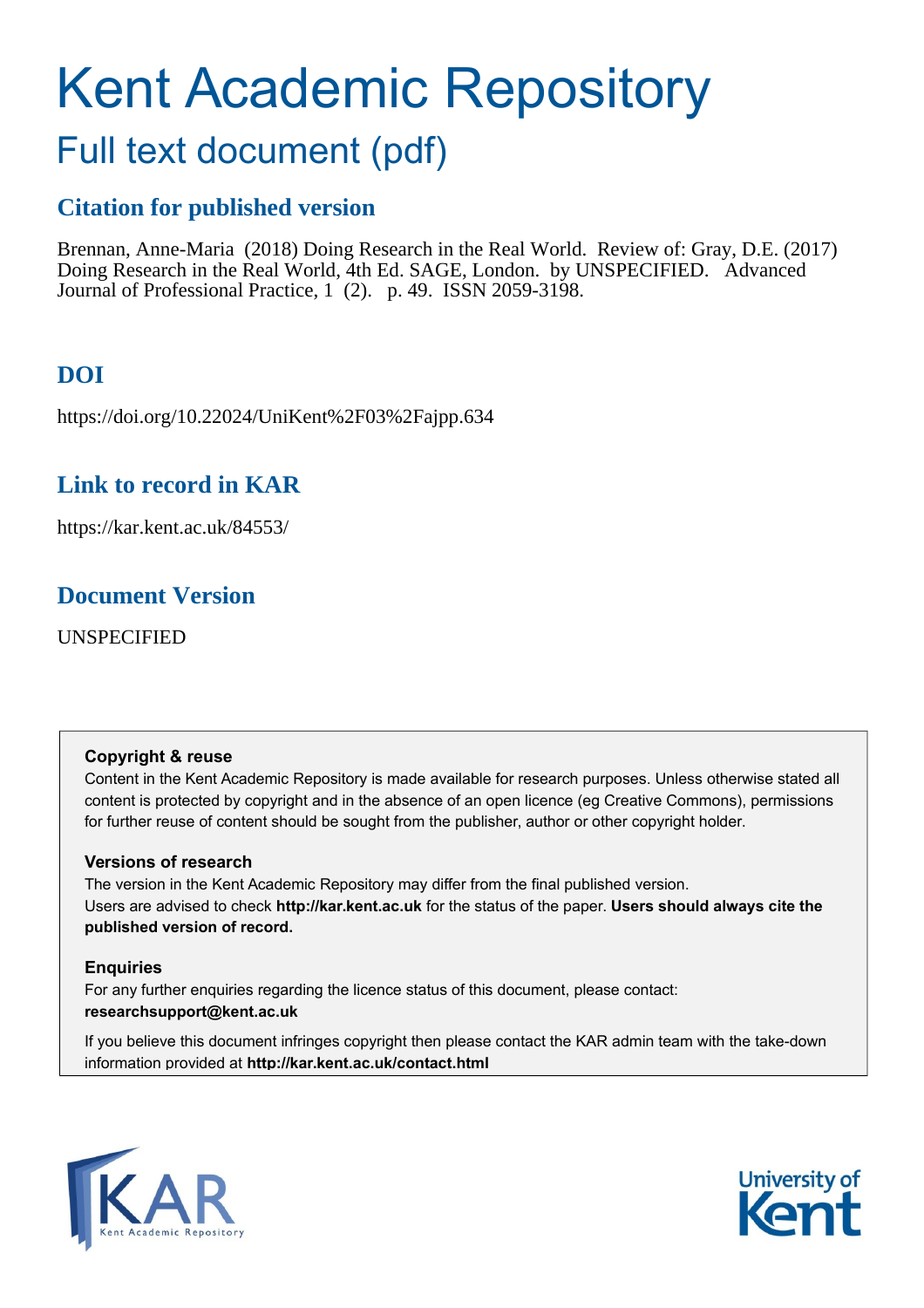## **Doing Research in the Real World**

by David E. Gray Publisher: SAGE, London, 4<sup>th</sup> Ed, 2017

**AUTHOR(S) OF THIS REVIEW:** Anne-Maria Brennan<sup>PhD</sup> Msc, BSc, SFHEA

*Director of Graduate Studies and Lecturer in Professional Practice, Centre for Professional Practice, University of Kent.*

Accepted for publication: Sept 20th 2018

Address correspondence to Dr Anne-Maria Brennan, University of Kent [A.Brennan@kent.ac.uk](mailto:A.Brennan@kent.ac.uk)

Chief Editor: Claire L ParkinPhD. Current affiliation is: Centre for Professional Practice, University of Kent, M3-15 Medway Building, Chatham Maritime, Kent. ME4 4AG. UK.

[C.L.Parkin@kent.ac.uk](mailto:C.L.Parkin@kent.ac.uk) [AJPP@kent.ac.uk](mailto:AJPP@gmail.com) <https://journals.kent.ac.uk/index.php/ajpp/index>

AJPP (ISSN Number: Online, 2059-3198). Copyright © 2015 by the Centre for Professional Practice.

#### **STATEMENT ABOUT THE BOOK'S PURPOSE**

David E. Gray has produced a  $4<sup>th</sup>$  edition of his successful textbook *Doing Research in the Real World.* This useful handbook for social science researchers includes the addition of entirely new chapters on *Visual Research Methods*, *Digital Research Methods* and *Getting Started Using NVIVO*, along with other chapters updated to reflect developments in digital research tools. This has been done whilst also retaining a comprehensive overview of research methods in the social sciences. The purpose of this book remains to assist researchers and their supervisors in navigating the complex decisions involved in the design and execution of research projects and does this in a clear and approachable way.

**Introduction:** *Doing Research in the Real World* was first published in 2004 and soon gained popularity as a result

of the breadth of its reach and skilful approach to the subject which makes it an accessible text. It can be used as a handbook by dipping into Chapters and sections which are both well-indexed and described in the contents or simply read from start to finish as a course in research methods, such is the strength of the narrative. This readability reflects Gray's skill not just as an academic, supervisor and teacher, but also an expert in coaching and mentoring. As if the book was not comprehensive enough it is backed by a wide range of resources in the form of a companion website, with videos from the author, case studies, selected journal articles, multiple choice and more discursive questions, data sets for practise, links to other websites and video links, and flash cards of key terms linked to the glossary.

**Context:** Research, particularly in the social sciences, presents unique challenges and the text addresses this complexity by using the term "*real world*" in its title and in the selection of case studies within the text. The book is divided into four sections:

- *A Principles and Planning for Research*
- *B Research Methodology;*
- *C Data Collection Methods;*
- *D Analysis and Report Writing.*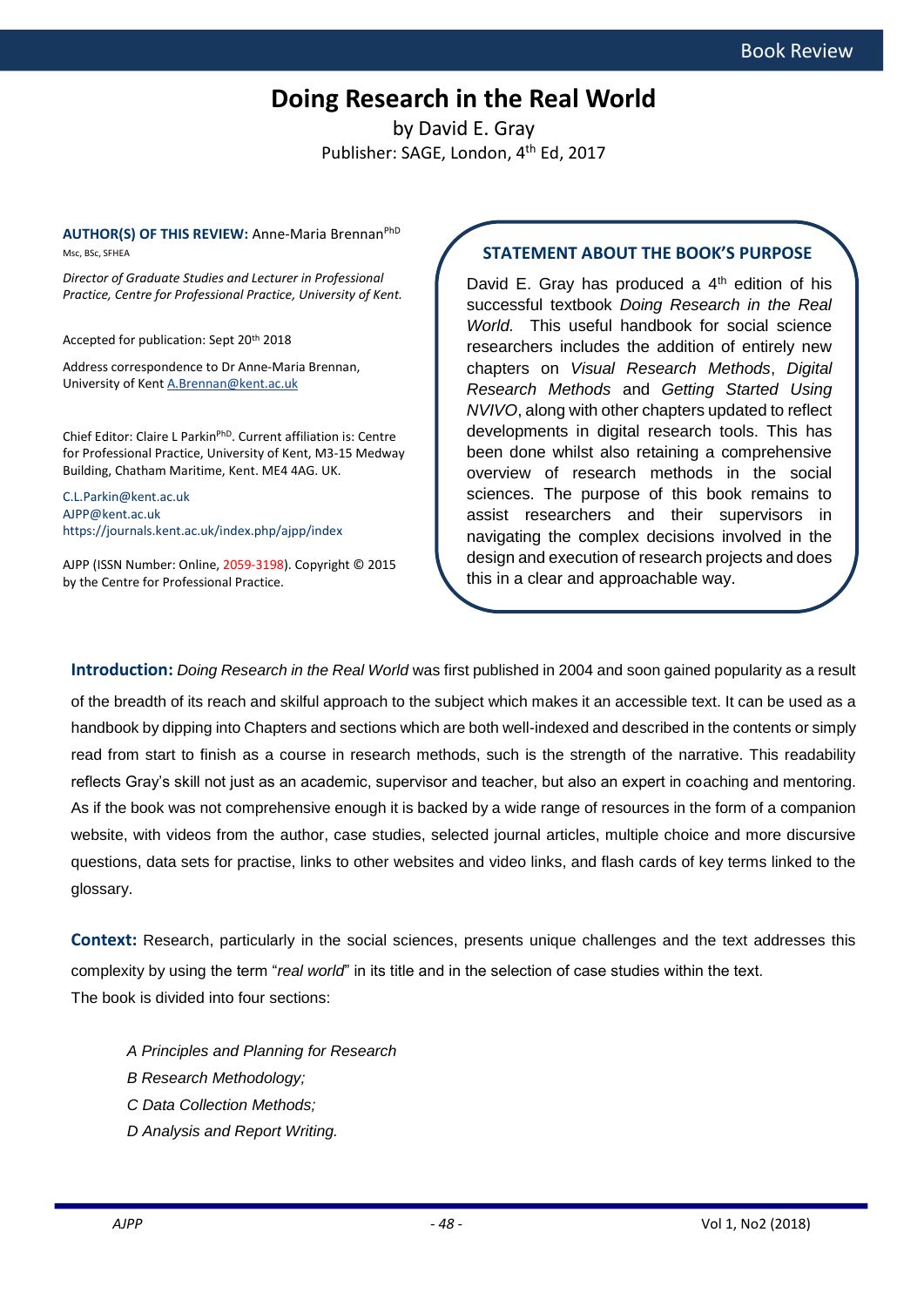In the first of these, Gray introduces the theories underpinning research and goes on to show how these are important in project planning. This includes the preparation of a research proposal along with helpful chapters on ethics, literature searching and review.

The section on research methodology provides the reader with useful background on qualitative, quantitative and mixed methods research. It also explains the methodologies involved in sampling surveys, case study, evaluation and action research.

The nine chapters comprising the section on data collection methods include useful new material, an example being a section on making use of validation scales in chapter 14. Throughout this section there is helpful material which can be adapted for research use, these include exemplar content for questionnaires, a detailed section on the ethical issues of using digital technology and an extremely valuable table on sources of large-scale survey data in chapter 22. Although the last item is geared towards the UK, international readers could use it to guide them to sources within their own jurisdictions. This section also has two important new chapters *viz. Visual Research Methods* (chapter 20) and *Digital Research Methods* (chapter 21) which reflect the latest developments in research into digital sources, including social media and the use of digital images as data.

The final section on analysis and report writing brings everything together and has invaluable chapters on how to get started using SPSS (chapter 23) and getting started using NVIVO (chapter 24). These represent the two most popular analysis packages for quantitative and qualitative analysis respectively. The chapter on NVIVO is new to the 4<sup>th</sup> edition and follows a similar format to that dealing with SPSS with the use of helpful screenshots that walk the reader through the analytical process. Users of this section will also find the material on the companion website a useful adjunct to the book. The final chapters deal with the process of writing up research, along with preparation for presentations and *viva voce* examination. This includes writing for publication in academic journals, detailing the processes, procedures and conventions involved. Once again there are useful and thought-provoking tables, especially table 27.4, which seeks to promote succinct writing and tables 28.3 and 4 which illustrate the vices, and virtues of visual aids. There is also emphasis on self and peer review and the importance of reflection in practice, an invaluable process which promotes a thoughtful and professional approach to research.

**Evaluation:** The publication of the 4<sup>th</sup> edition is evidence that Gray has successfully developed a format in which the intricacies of social science research can be explored and explained. Whenever a book has a series of editions the inevitable question is not simply what has been added but what has been retained or lost. A comparison of the previous editions is revealing. Material has been retained intact or improved through revised material or better presentation (particularly in the visual appeal of images and tables) with little being lost. Analysis of the page counts of the previous editions evidences this *i.e.* 1<sup>st</sup> edition: 422 pp., 2<sup>nd</sup> edition: 624 pages, 3<sup>rd</sup> edition: 729 pages and the 4 th edition: 813 pages. Here, we see a book which has continued to grow without losing its comprehensibility.

The book has not been afraid to address the fast-moving area of digital media. It will be interesting to observe how this changes with future editions as they respond to changes in digital technology and their research applications as a means of studying the development of research techniques in the social sciences.

Throughout the book Gray offers helpful, practical advice to the researcher, one recurring theme is the advice to maintain a contemporaneous log during the research period. This is an important, if often overlooked, activity which permits the researcher to reflect and review the research process.